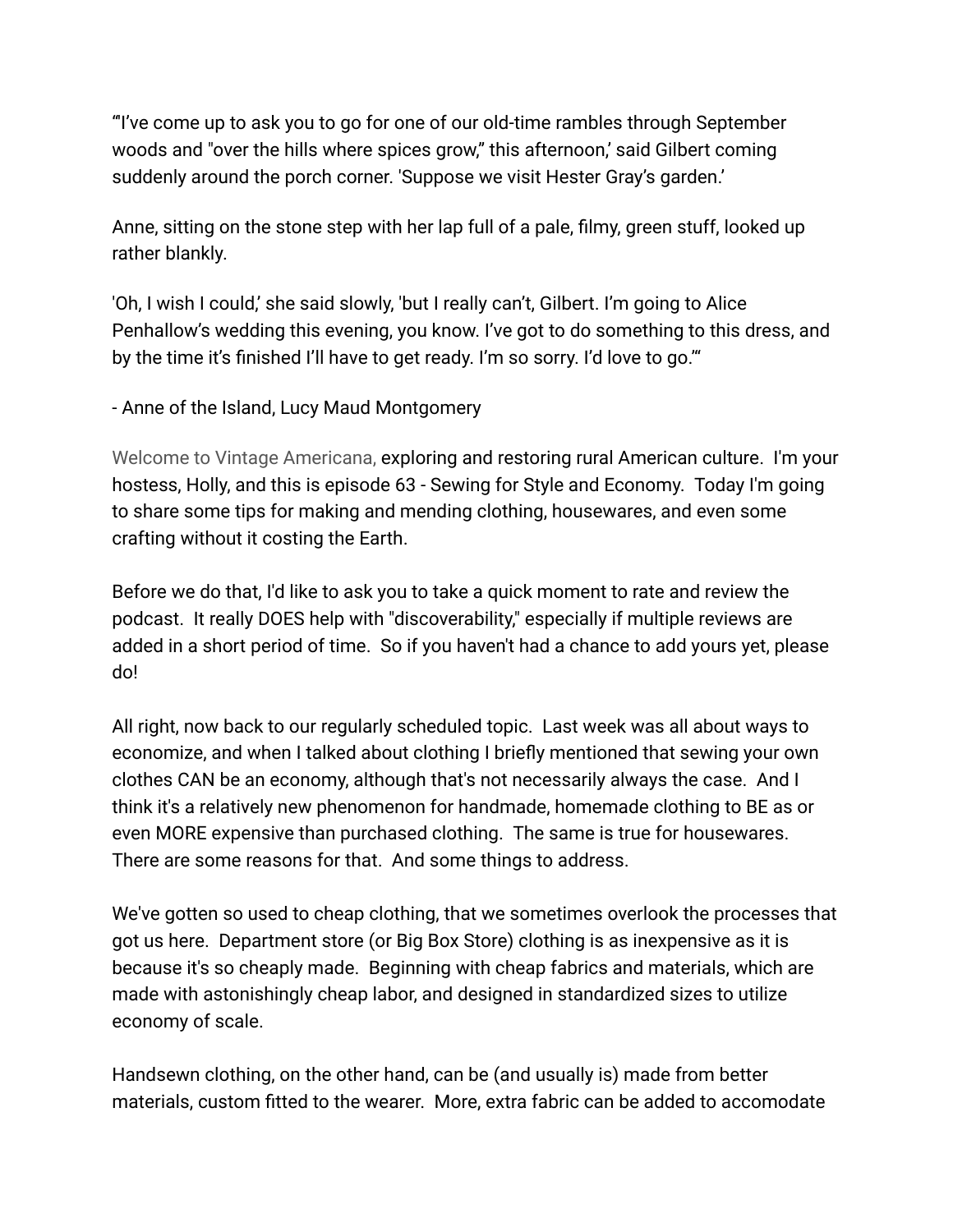future alterations. Like tucks that can be let down to add length for growing children, or wide seam allowances to let out later on. Or can be more easily "made over" into a new style, as Anne is probably doing in our opening quote.

So let's talk about some of the factors that make home sewing so expensive, and then some ways to mitigate those issues.

If you are going to make a garment, generally you will need a few things - a pattern, fabric, thread, and notions - elastic, buttons, zippers, seam binding, or whatever is called for. All of those things can be QUITE expensive, but they don't have to be.

First - patterns. If you've been in a modern fabric store, you've no doubt encountered mainstream sewing patterns. The usual brands are McCall's, Butterick, Simplicity (often called The Big Three), and Vogue. Some stores will also carry Burda or other smaller pattern lines. At this point, The Big Three are all owned by the same parent company. They don't really differ too much, each including a multi-sized tissue paper pattern and a couple pages of instructions. Vogue will have similar contents, but tend to be more complex garments - usually with better construction methods.

I've sewn a lot of Big Three patterns, and still do from time to time. Rule one - never pay full price for a pattern. There's just no excuse for it. They're certainly not worth the \$16-25 that they supposedly retail for. Be aware that patterns are "loss leaders" for fabric stores. If you buy the pattern, you're probably going to also buy the materials to make it before you leave. So, most stores offer these patterns for 40% off as a general rule. And JoAnns, at least, will usually offer them for \$1 each from time to time. Watch the sale flyers, and stock up when they're least expensive.

But also be aware that The Big Three, and even Vogue (which are never available for \$1) are not the only game in town. Expand your view.

The first alternative to buying new commercial patterns is buying vintage commercial patterns. You can find older patterns in all kinds of places - thrift stores, garage sales, vintage and antique stores, eBay, Etsy, and all kinds of other markets for second-hand items.

Things to look for in vintage patterns: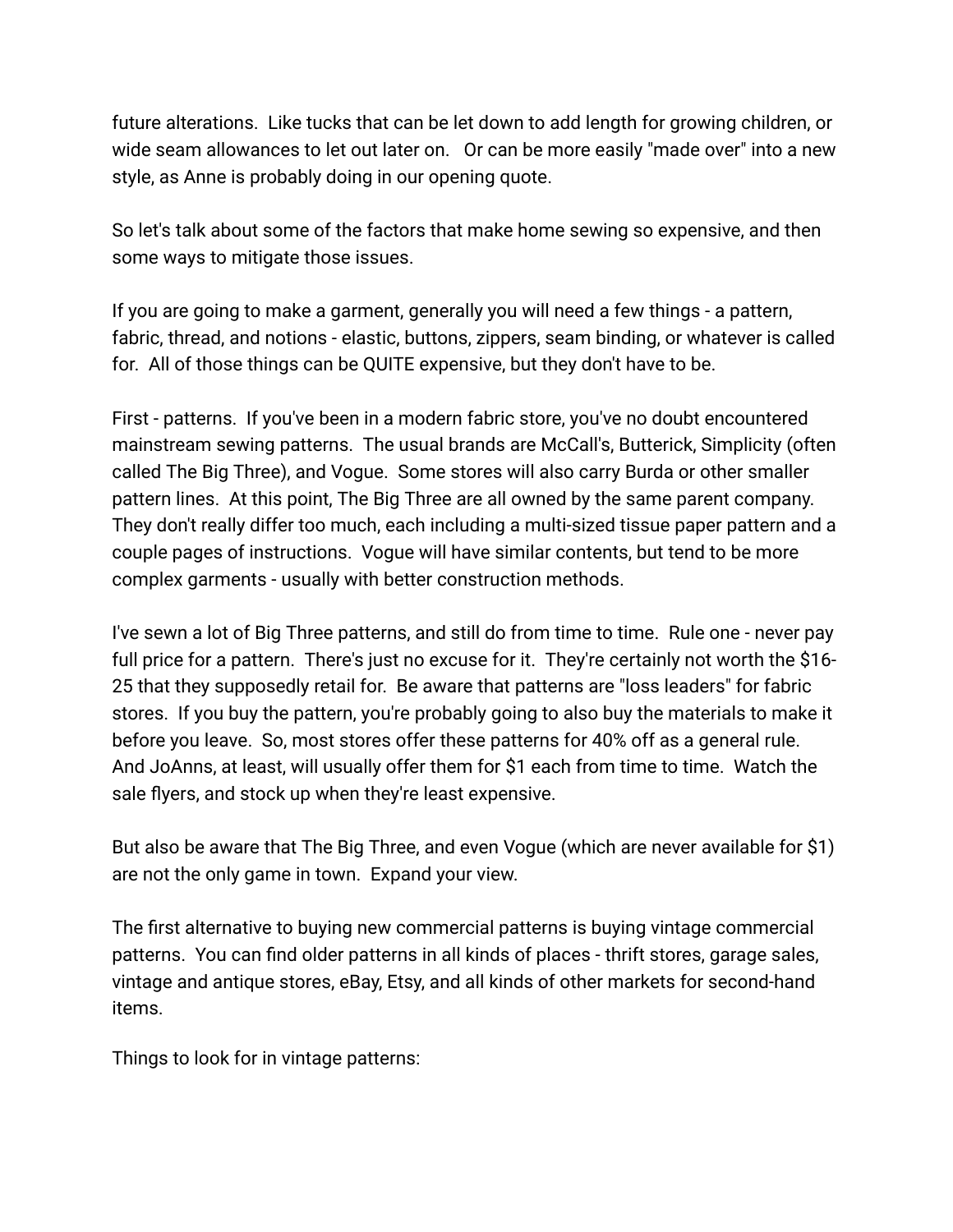Styles. Look for classic pieces, or deliberate vintage items if that's your jam. Yes, there are some really terrible patterns out there. The home sewing pattern market follows the ready-to-wear trends. So every bad idea that appeared in stores probably had a corresponding pattern.

Make sure all the pieces are there. Most of the time, online sellers will include this in the description. In person, check the envelope or concede the fact that you're taking a risk that your \$0.50 pattern might end up with a missing piece.

Sizing. Modern sizing and vintage sizing aren't the same. And I can't give you any conversion rule of thumb. Always go by the measurements. Vintage patterns are also less likely to be multi-size. If you're going to make a habit of using vintage patterns, it's worthwhile to master the slash-and-spread method of enlarging or shrinking patterns.

The directions in vintage patterns may be quite different than you're familiar with. Sewing techniques have been "simplified" in the least 30-50 years or so. Or might even call for the use of a notion that's difficult to come by. Be prepared to learn or adapt.

Take into account what underpinings ought to be. In other words, you won't get a REAL vintage fit in modern underwear. Set your expectations accordingly, or commit to making the right foundation garments, too.

If vintage isn't your game, try surfing online for independent pattern lines. There are a lot of them out there, selling all sorts of unique sewing patterns. Most of them are offered as pdf downloads. You can print them out on a home printed, tape the sheets together, and go to town. I finally invested in a home laser Black and White printer for this purpose, as it's much more efficient for ink use that way.

Some of these pattern lines also now offer their wares as files that can be printed on single sheets at a local print shop or used with a projector directly onto the fabric.

Online patterns are usually modern styles, with new introductions all the time. They use modern sizing and techniques, as well as currently available notions and fabrics. And you can print a new copy whenever you like, since you own the file.

Another pattern source are books and magazines from other countries. For whatever reason, sewing magazines elsewhere are much more prone to include patterns than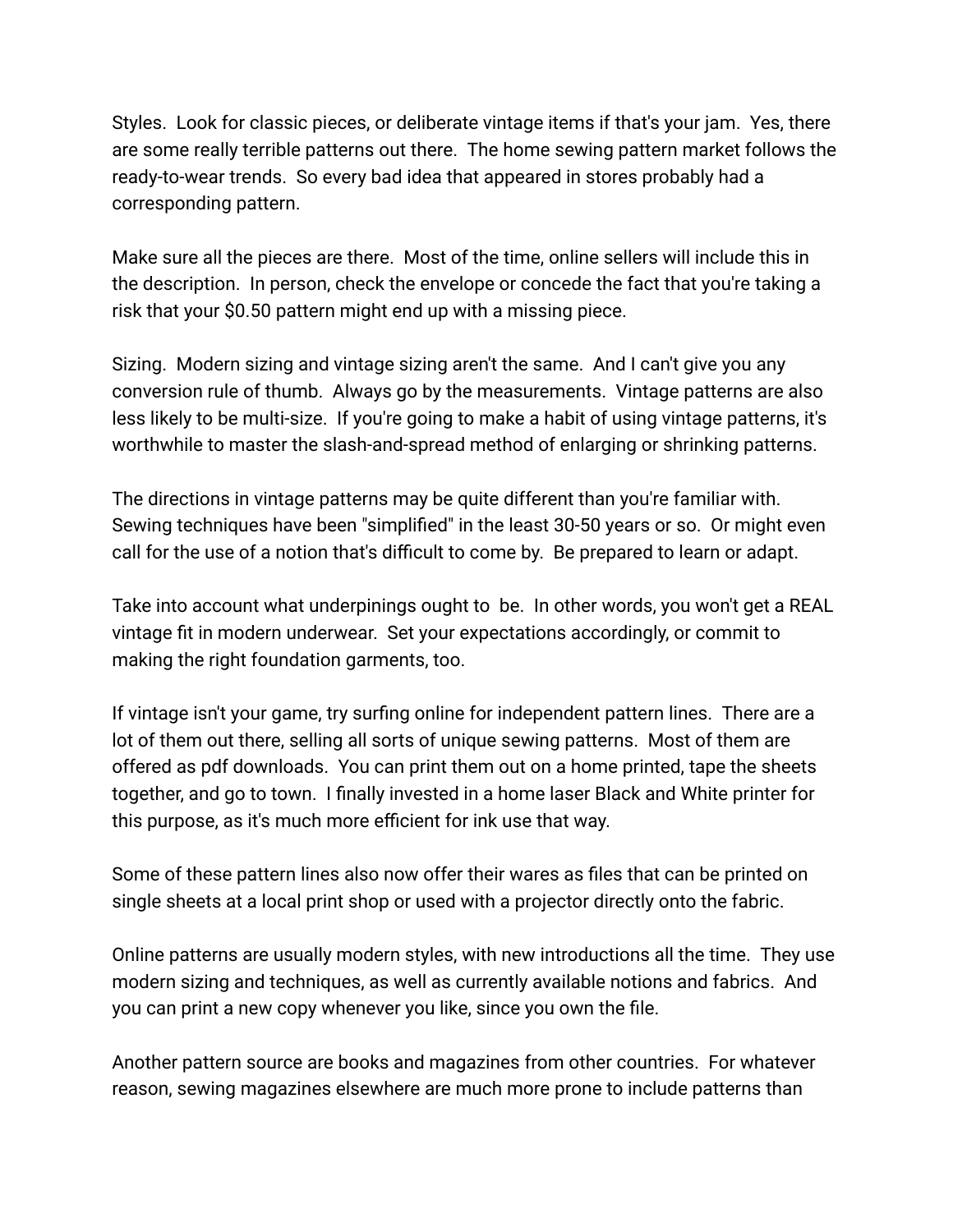American magazines. I'm particularly fond of Japanese mags and books. There are lots of comfortable and simple styles, with new issues being released all the time.

The downsides here are, obviously, the language issue. But most of the books have excellent illustrations. Plus, there is a google translate app for phones that uses the camera function to scan your book and provide a translated text. I find I can successfully navigate without undue frustration.

Another is sizing. Japanese books usually top out at a US size 8 or 10. Again, you can alter the patterns without too much fuss, but just bear in mind that "S-XL" on the cover doesn't mean US sizing.

And, of course, if you've come far enough in your sewing journey that you can perform all of those alterations, you can probably just as readily draft your own patterns. I recommend the "Metric Pattern Cutting" series of books for instructions on making basic pattern blocks and adjusting them to your needs. I'll like them in the show notes. It's not difficult, just a little tedious. And, of course, you'll need to know exactly what you want in a garment.

Once you have your pattern, you need fabric. While on one hand, this is "the fun part," it can also be intensely frustrating. Especially if your primary fabric source is Big box stores.

Natural fibers will always be more comfortable to wear than synthetics. The sheerest polyester chiffon will be hotter to wear than a more substantial cotton seersucker. And poly gab much colder in the winter than wool. A little poly will help fight wrinkles, but you will trade a bit of thermal comfort. Choose wisely.

Not all natural fibers are created equal, either. I try not to make garments out of quitling cottons, in general. Just because they're prone to some wrinkling and developing creases in hems and sleeves that are hard to press out. But it's also true that higher quilting cottons usually only available from dedicated independent stores are much nicer than the quilting cotton sold at JoAnns, Hobby Lobby, or WalMart.

I don't consider it to be an economy to use cheaper fabric if the resulting garment starts looking worn sooner or is just uncomfortable or unappealing to wear. Much of the mass market fabrics you find are cheaply printed on cheaply made base fabrics and don't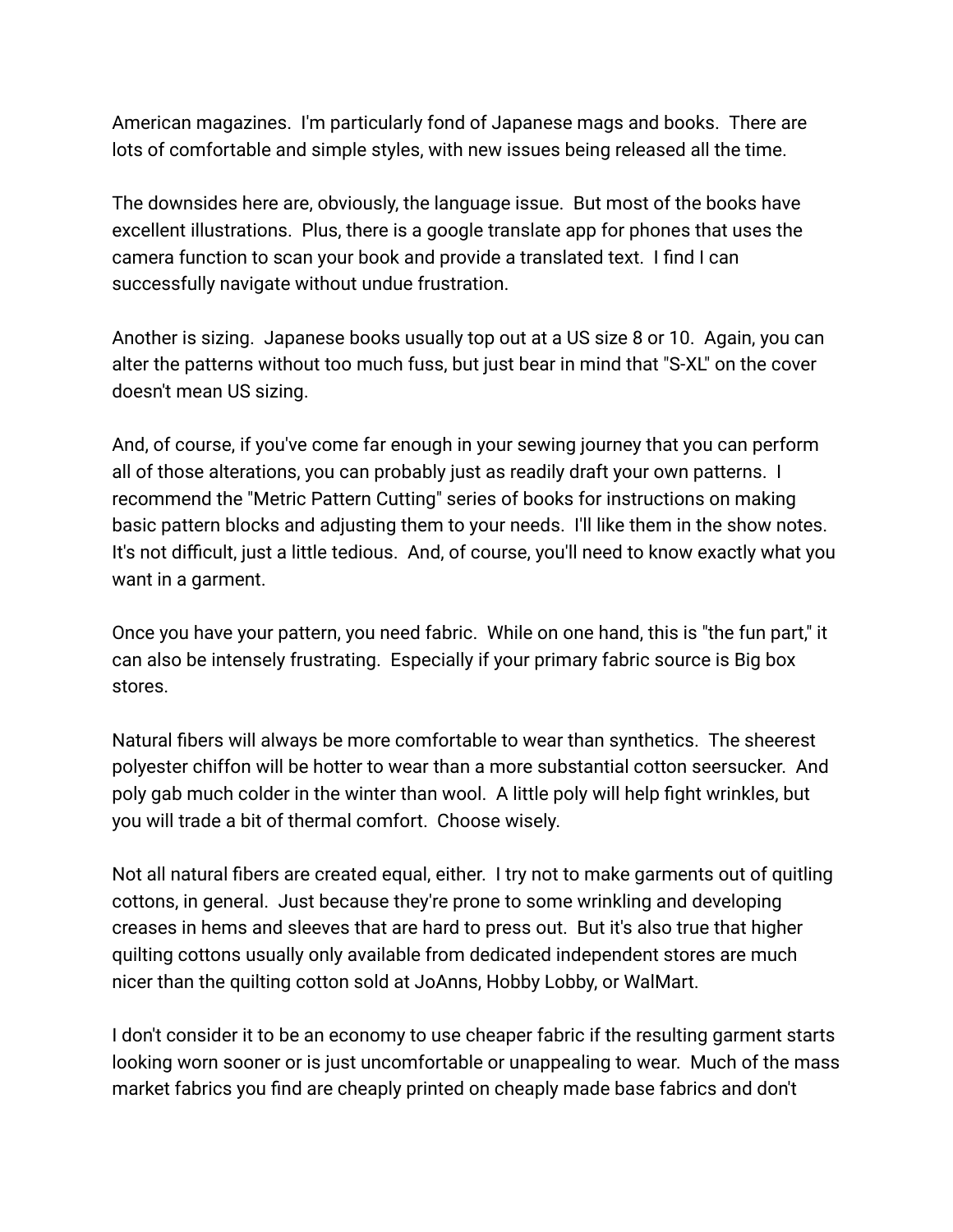wear well at all. Even the expensive "linens" you can find there aren't good quality linen and it won't take too many washings to see it.

Online sources really are a blessing for fabrics. Etsy has a wide variety of delicious options. Looking for linen? There are a number of vendors, often out of Eastern Europe, who sell it in a rainbow of colors - usually much nicer stuff than you can get here at any price. It's worthwhile to order swatches if you can, though. Sometimes I'll order a couple of yards of white linen AND some swatches. I can always use the white linen for something, regardless of the weight. And then I don't feel like I've wasted the expense of shipping for the swatches, which most vendors will just tuck in with your purchase.

Look, too, for Japanese fabric vendors. Every country has it's favored weaves. For whatever reason, cotton lawns and gauzes seem to be more popular in Japan. The choices are drool-worthy. And a few vendors even sell cotton georgette, which is just dreamy. Vintage types of fabrics like cotton dobby and dimity are also available from overseas vendors more readily than American ones, unfortunately.

While you CAN get fabric from time to time at thrift stores or vintage sales, I usually pass it by unless I spot something I can readily identify. It's too hard to figure out the fiber content and how to care for it. Synthetics have been with us for quite a long time. LOTS of 50's fabrics have some synthetic content.

I DO occasionally buy fabric on eBay. Not often, and usually only from a few select vendors that I am already familiar with. But it's worth a look, especially for specific things like dotted swiss or other vintage-styled fabrics.

Don't be afraid to haunt the clearance racks at fabric stores, which is especially useful when you're building a stash of fabric. That stash is most useful if it includes basics like solid colors cottons, linens, and wools. I usually even buy muslin by the bolt, especially if I have a 50% off coupon. It's useful for mocking up patterns, and for lining other fabrics.

Notions. You need notions, and there aren't a LOT of ways to get around that. But you CAN put some effort into spending less on them.

Elastic is usually cheaper by the yard than it is in prepackaged form. I'll often buy an extra yard, and stash it - labeled! Elastic is NOT something you want to source at thrift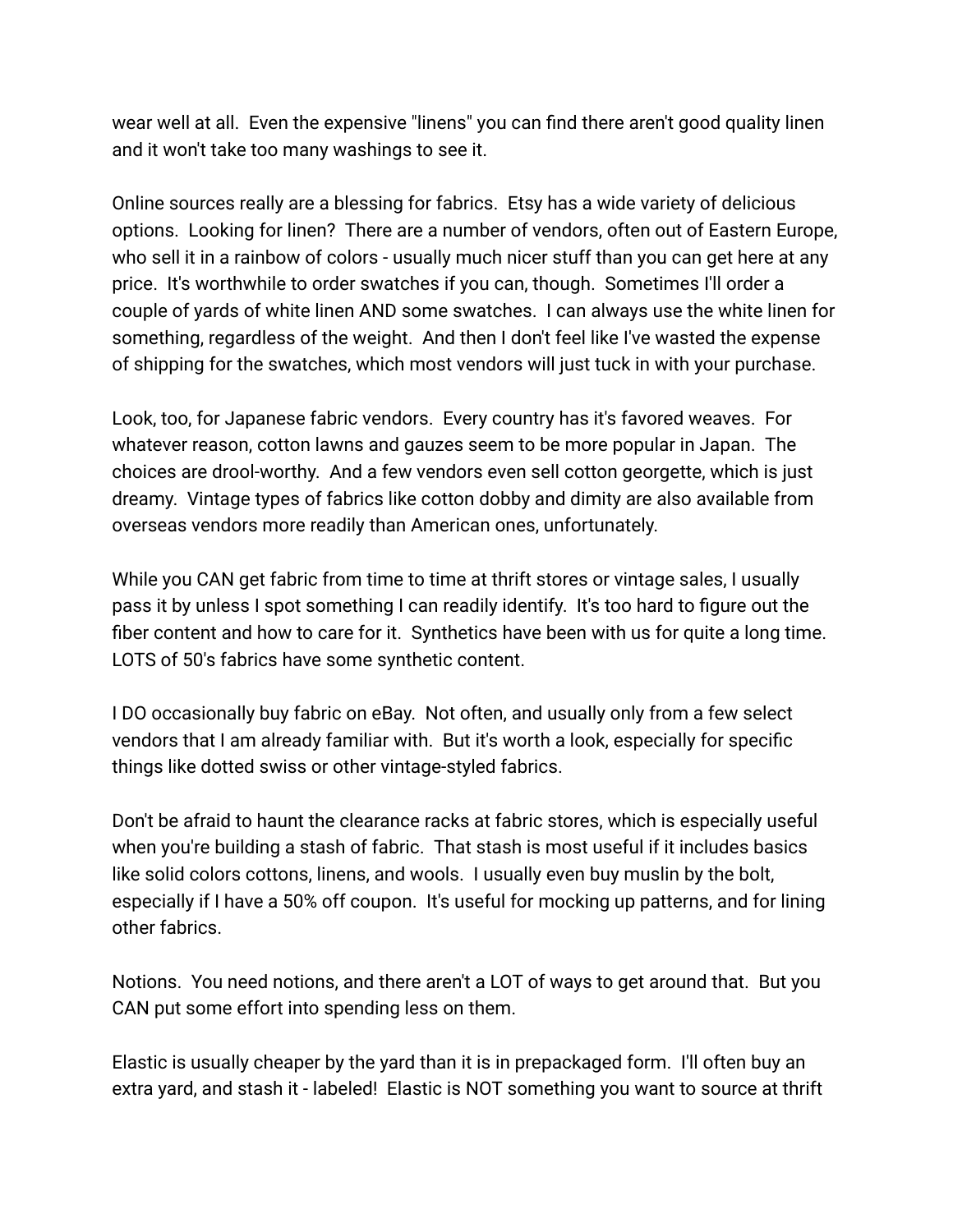of vintage shops. Just because the rubber in it ages and gets brittle. Stick with new, and don't keep it around too long.

Zippers are also something that usually needs to be purchased for the individual project. The varying colors and lengths makes it hard to buy in bulk unless you REALLY sew a lot, and in limited colors. Still, check online vendors, especially for sales, and buy a small quantity at a time if you find you use a lot of them. Remember that you CAN shorten regular nylon zippers simply by stitching around the teeth where you want it to stop until you have a nice, thick roll of stitches and cut off the excess.

Buttons are probably the easiest place to economize. And maybe some of this is because I feel like the variety of buttons available now is a pale shadow of the selection 30 years ago. Maybe that's my imagination. But, take a leaf from Grandma's book and start a button box.

Finish a project and have a couple of buttons left on the card? Put them in the button box. Getting rid of a shirt because of a stain or tear that can't be repaired? Cut off the buttons and put them in the button box. Feel the need to have an instant button box? Buy a jar of them at a vintage store or flea market and just start adding more. These days, when I'm starting a new project that needs buttons - I look in the button box first. Only if I can't find something appropriate do I buy any more.

Thread. I'm not a big proponent of economizing on thread. My sewing machine doesn't like Coates and Clark - I think it's the way the spools are wound. And vintage thread ages, becoming more prone to breakage with time.

Thread IS more economical on larger spools. So I tend to keep the great BIG spools of black, white, and navy thread around all the time. And, watch for sales. When "buy 2 get 1 free pops up, get a few spools of colors that you use most commonly.

Ribbons, rick rack, and other embellishments are a place where you can decide whether you want to splurge or not. You can, however, make your own piping, bias trim, and ruffles. Replacing purchased trim with hand worked decorative elements can lend a high end look to something that wasn't that expensive to make. Embroidery is particularly useful for dressing things up. Add a motif to a pocket or placket. Or even scattered across the garment. I once made an Easter dress for my daughter that had 160 (I counted) bullion rosebuds scattered across the skirt. I laid out the arrangement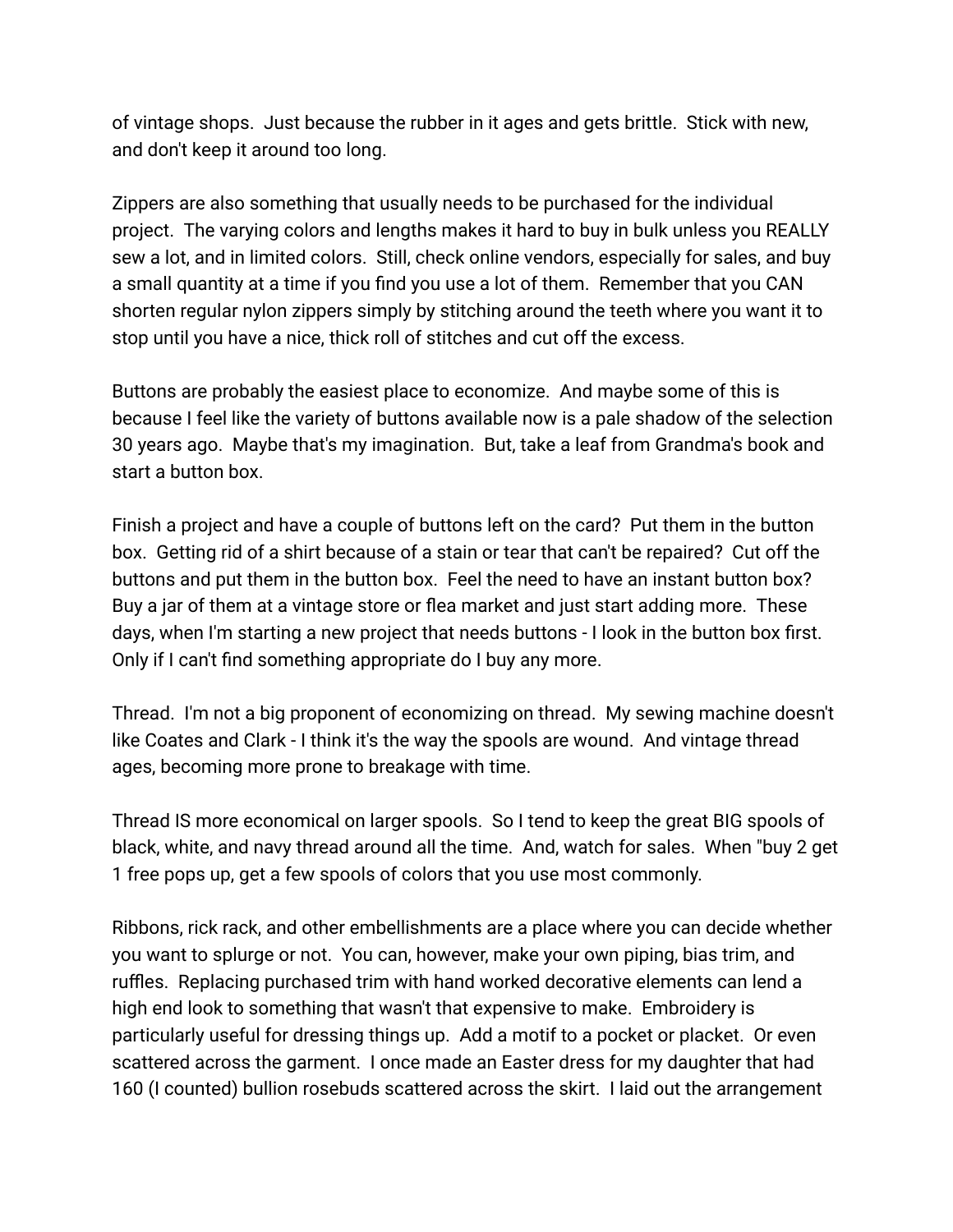of them with a quilting ruler and a water soluble marking pen, and turned \$4/yd Imperial broadcloth into an embroidered fabric that would have cost \$30/yd to buy. It was tedious, but not difficult.

Hard notions like needles, pins, measuring tapes, and the like are all also things worth stocking up on when sales happen. Don't, however, economize by trying to use needles whether machine or hand - for more than their useful life. About 8 hours of continuous use will do in either one. Less, if the fabric is hard on the needle. Don't be afraid to throw it out and get a new one. You'll suddenly find yourself struggling a lot less.

Which brings us to the point of the exercise. Sewing clothes is only partly about making something that is both higher quality and less expensive than mass-produced ready-towear clothing. You must also factor in the satisfaction you take in the making. If, for you, the process is part of your "entertainment," if you will, then that has a value, as well. Don't discount it.

DO make an effort to construct garments as solidly as you can. Finish the seams on the inside, hem securely, and back stitch where needed. All of that will help the things you make last longer.

One thing that you'll find is that any given sewing project will generate quite a lot of waste. Anything that has enough left to it to make use in another project should be saved - labeled if needed. It's possible to save extra fabric to patch or add to a garment later BUT - you almost have to plan ahead for this and wash the spare fabric each time you wash the garment - otherwise the new fabric will be distinctly different when the patch is applied.

Small amounts of fabric and notions shouldn't necessarily be immediately discarded, however. They do have some uses. Have kids? You can sometimes get small items for them out of the leftover fabric. Small summer baby bubbles that match Mom's dress are an easy additional project. You might have enough left over for a matching doll dress when making an outfit for your daughter. Or for a stuffed toy.

My sister and I used to sit on the edge of the room when Mom was cutting out a new project, waiting permission to make off with the scraps. We made small stuffed mice to play with. And then sometimes outfits FOR the mice. And when we got older and were allowed to use the sewing machine, doll clothes ourselves. It kept us occupied, we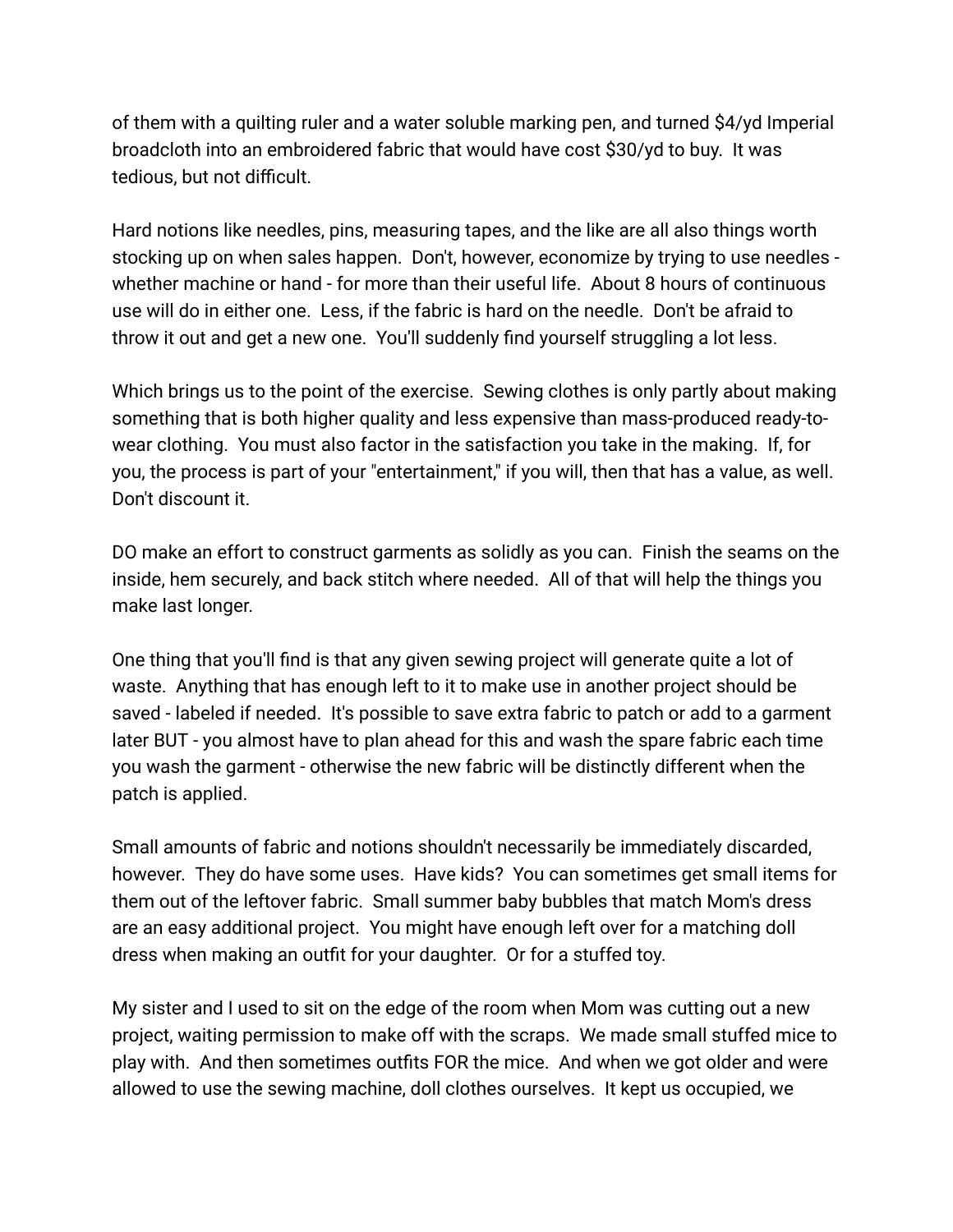practiced handsewing without objection - AND we had the results to play with.

Even if you don't have kids, scraps can be useful. If you ARE making something for quilting cotton, the scraps should go back into a scrap basket for quilt making. Don't like scrap quilts? There is almost certainly a quilt group near you with a member that DOES.

There are also hosts of small projects you can make with just a little bit of fabric. Pin cushions, needle books, buntings, hair accessories. Just use your imagination.

When you're making small items, you can look further afield for supplies. Feed your craft obsession, without breaking the bank. And it can be done beautifully. Fabs, the doll maker behind Fig and Me art dolls clothes her creations in outfits made from thrifted fabrics. I invite you to go check out her site and see what I mean. The most adorable little sweaters and jackets, made from wool or cashmere fine gauge thrift shop finds. Hats and capes from cast off blazers. And sometimes she even makes whole doll bodies from felted sweaters, adding ears and tails.

Men's shirts can also be repurposed. There are vintage leaflets going back to WWII that have instructions for turning them into everything from an apron to a child's dress.

High quality menswear can sometimes even yield enough wool fabric of a quality no longer available in fabric stores for a child's outfit. My mother once cannibalized one of Dad's old wool Navy uniforms to make a set of overalls for my sister when she was about 5 years old.

Are you a knitter? You CAN shop for secondhand sweaters and unravel them for the yarn. This takes a certain degree of patience, and proper selection of a sweater that CAN be unraveled. I'll drop a link in the show notes with some instructions.

Why would you want to? Some people just enjoy the challenge of it. But in some cases, you can find a sweater made from a yarn that would be prohibitively expensive, otherwise. Like what? Cashmere, for starters. A \$5 cashmere sweater will yield enough yarn to make a deliciously soft hat, gloves, and maybe even a scarf.

All of these strategies involve using your wits and skills to make things that continue to be of good quality without paying through the nose for them.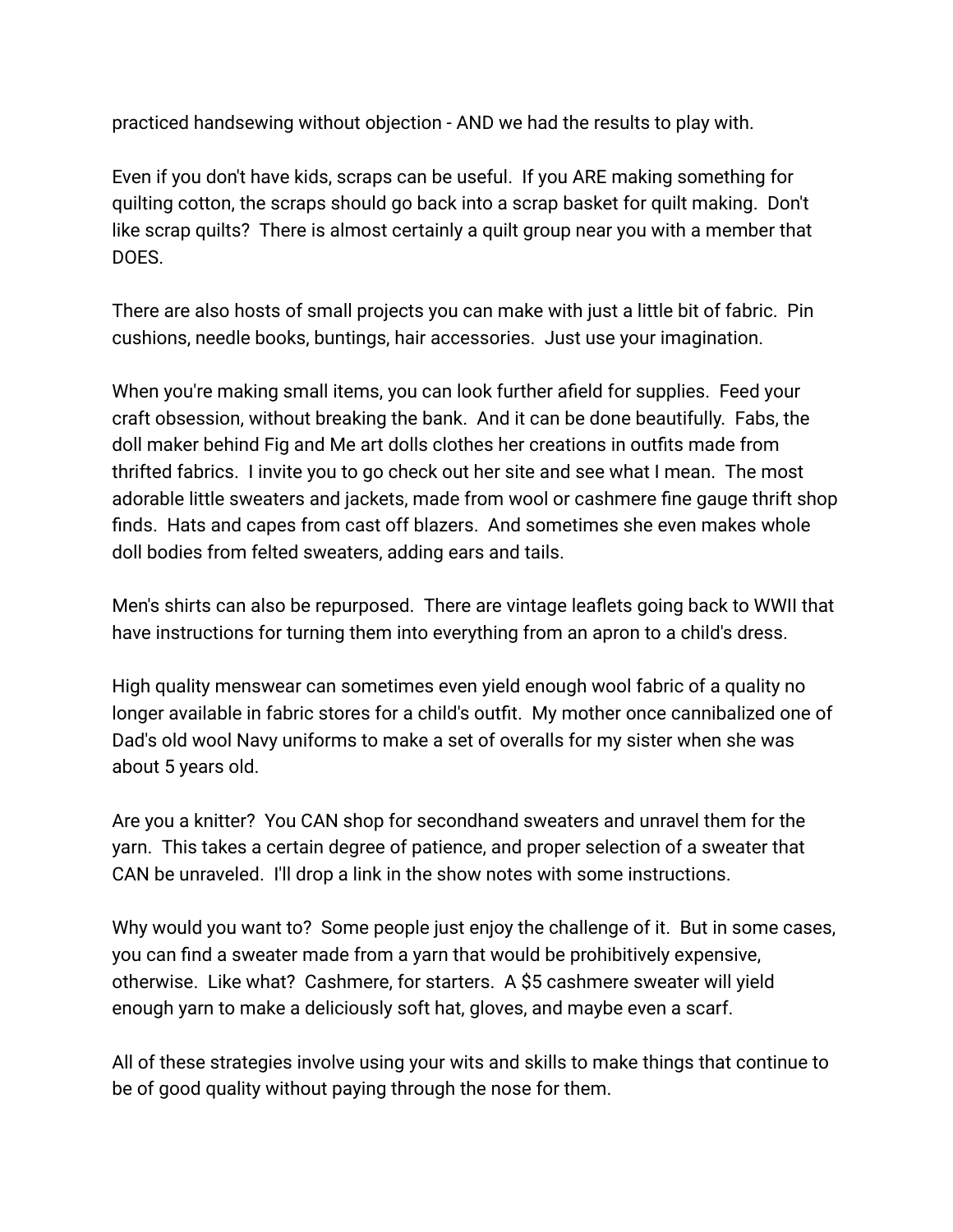Whereas, buying things as cheaply as you can get them, just because they are cheap, is the opposite of that. Now, I will avail myself of inexpensive things when I don't need them to last or I'm not concerned with the quality.

But, when it comes the things I make, I don't like to expend effort on poor materials. This is for a number of reasons. First, I will (and have) flatly confessed that I am a bit of a snob about tools and materials. I LIKE to work with quality stuff, and I like to use wellmade tools. But it's not just a matter of feeling that things are better because the cost more.

It is demonstrably more difficult, for instance, to learn to knit with Red Heart acrylic yarn on aluminum craft store needles than it is with pure wool yarn on smooth bamboo. Poor quality materials, and cheap tools make MAKING less enjoyable and more frustrating. Sometimes to the point of sucking all the joy out of it entirely. I feel the same way about trying to navigate a complicated quilt pattern with cheap, Walmart fabric.

Sometimes it comes down to what your goals are, as well. If you just want to throw together some very cheap, very simple things you can do that. My goals are to provide my family with things that don't wear out in a couple of wearings, while still being comfortable and attractive to wear. And I'm willing to expend some extra time to make that happen. Hence, that Easter dress for my daughter. If you're familiar with heirloom sewing, you know that it's very easy to drop a couple of hundred dollars on materials for a child's dress. Instead, I spent about \$15 in fabric, and another 3 or 4 for embroidery floss and buttons - and got an equally lovely garment out of it that was, at the same time, likely to hold up for multiple wearings. And did get passed down to her little sister, later. What I'm NOT doing is trying to find ways to make things so cheaply that I can sell them to make a profit. At which point, all that extra time is going to end up in the "loss" column.

Still, now is a good time to learn some skills to help you economize your crafting habits. Expanding your skills to make use of a greater pool of patterns (or no patterns at all), as well as other sources of supplies, will let you keep your fingers busy, keep your family and house in fashion and comfort, AND not break the bank.

For now, it's still much less expensive to buy socks than to knit them out of wool, and darn them as the wear. But maybe THAT'S not a bad skill to practice, either!